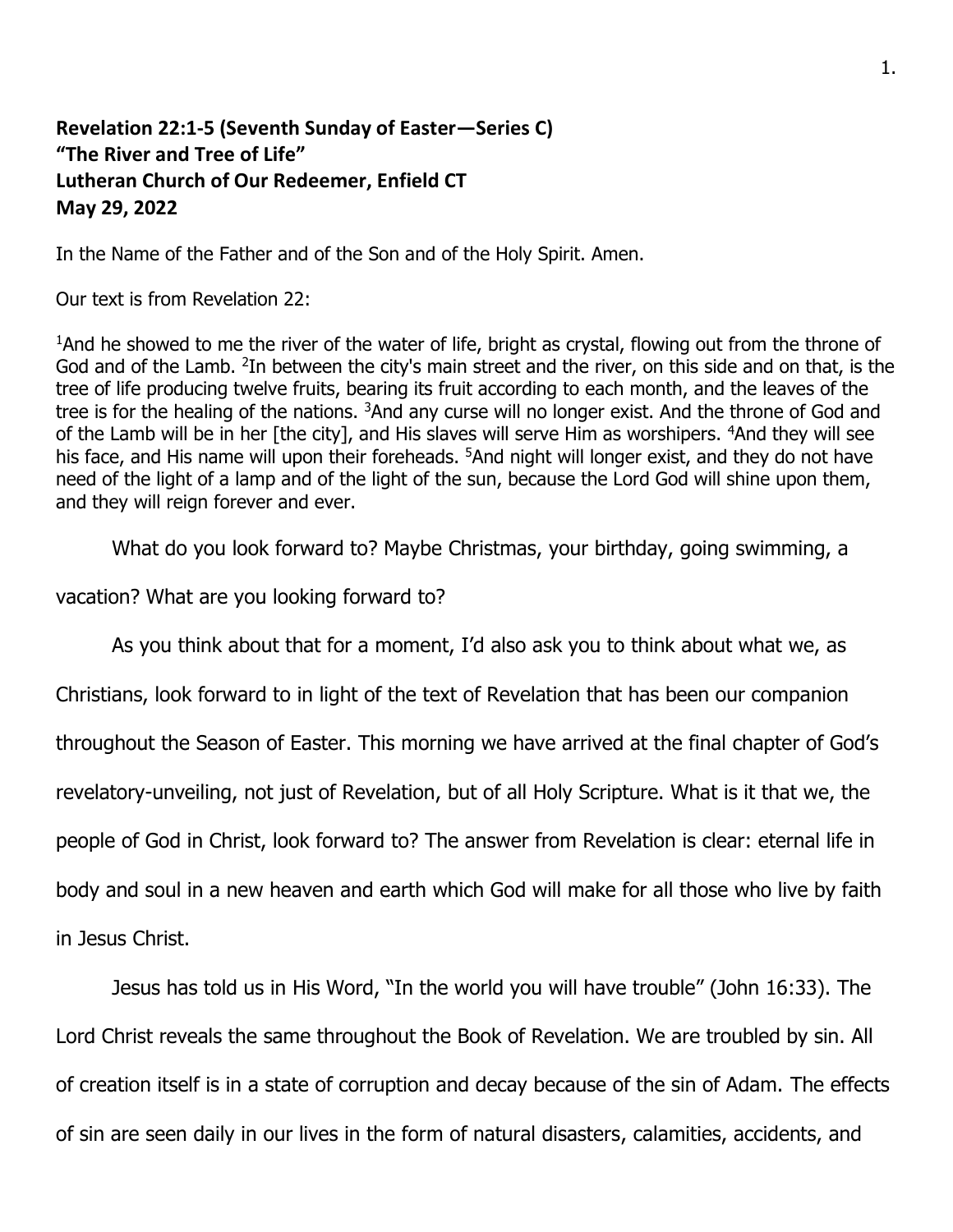diseases. We see sin at work in people in our society, in our neighborhoods and workplaces, and around the globe. People hurt and harm each other with their wicked words and selfish actions. But we need not look any farther than ourselves to see sin at its worst. Sin isn't simply something outside us that has an impact on us from without. Sin is also within us. Our whole human nature is corrupt and full of sin. We think things contrary to God's Word. We do things against God's Word. We repeatedly fail to love God and to love our neighbor. We don't always keep His commandments. We rebel. We sin. As a result, we face the consequence of that sin which is ultimately death.

Death is God's punishment against sin. Humanity, the crown of God's creation, was made to live forever in fellowship and unity with the one, triune God. But Adam's rebellion destroyed that relationship. Adam's sin ended that everlasting life. Romans 5:12, "Therefore, just as sin came into the world through one man, and death through sin, and so death spread to all men because all sinned." Adam's one trespass led to condemnation for all people; by Adam's disobedience we were all made sinners (Rom. 5:18, 19).

That is why we live in sin. We live under the constant effects of sin which cause our trouble and suffering in this life. We have earned the wages of sin which is death. But that's not our end. That's not what we Christians look forward to. Returning to Romans 5, we read, "God shows his love for us in that while we were still sinners, Christ died for us. . . . For if, because of one man's trespass, death reigned through that one man, much more will those who receive the abundance of grace and the free gift of righteousness reign in life through the one man Jesus Christ" (Rom. 5:8, 17 ESV). Jesus Christ is the victorious Lamb of God who has died on the cross for the sins of the world. He shed His holy, precious blood on the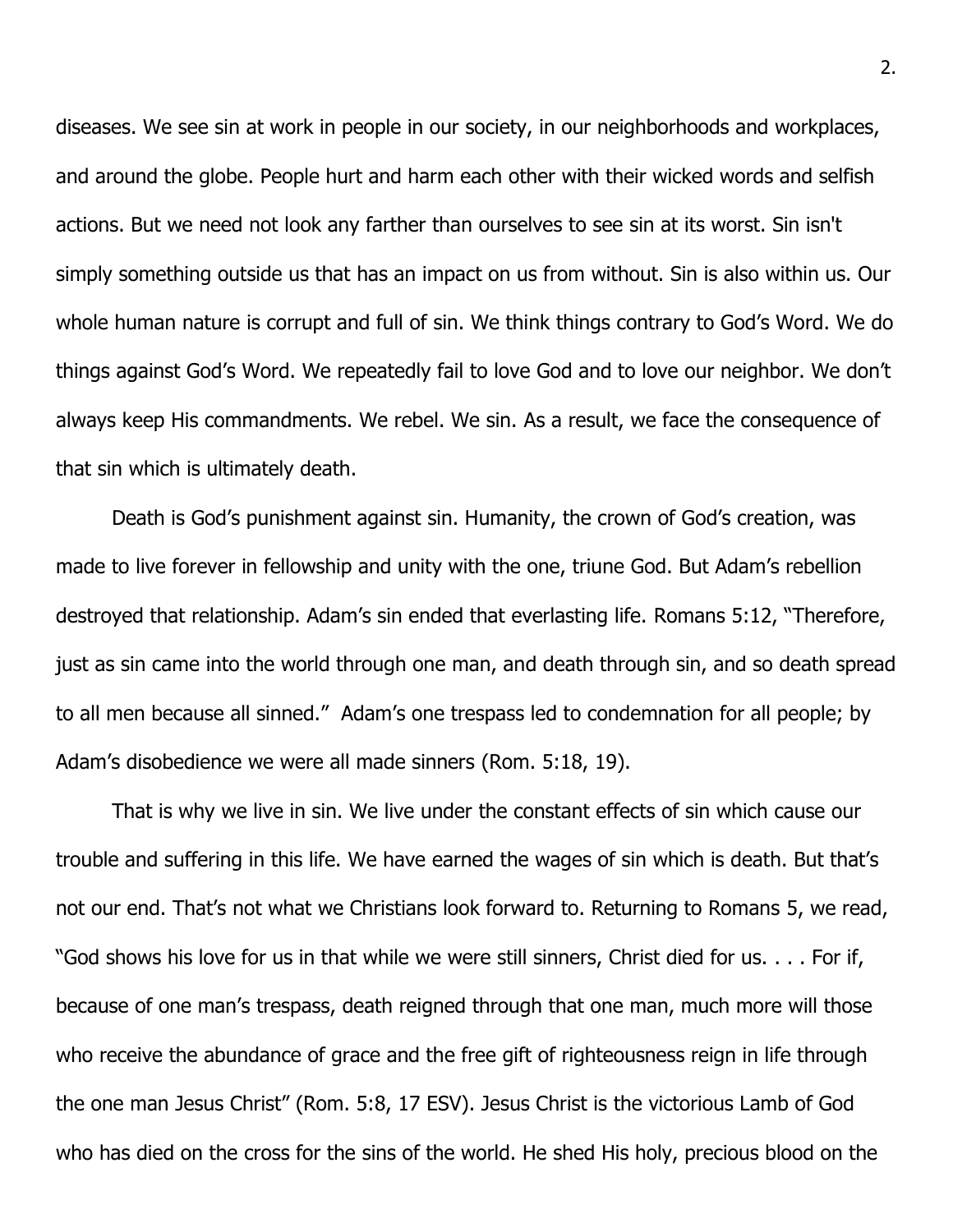tree of the cross to purchase humanity's complete forgiveness of sins. Jesus suffered our death and condemnation so that, through the forgiveness of sins, we might receive the free gift of eternal life. "For as in Adam all die, so also in Christ shall all be made alive" (1 Cor. 15:22 ESV). The eternal life that was forfeited because of sin is restored to all people through the death and resurrection of Jesus Christ through the forgiveness of sins. As Luther reminds us in the *Small Catechism* on the Lord's Supper, "Where there is forgiveness of sins, there is also life and salvation."

And it is that life which you and I have received by grace through faith in Jesus Christ as a gift of God. Eternal life is truly a present reality. You have it now, today. John 3:36, "Whoever believes in the Son has eternal life." And John 17:3, "This is eternal life, that they know You the only true God, and Jesus Christ whom You have sent." Even now as you believe in Christ your Savior, you also know that you have been chosen to eternal life out of pure grace in Christ without any merit of your own and no one can pluck you out of His hand.

But in this veil of tears, you and I do not yet experience the fullness of that life everlasting. Jesus said, "I came that [you] may have life and have it abundantly" (Jn. 10:10 ESV). That cannot happen in this world. That is why we look forward as Christians to the fullness of that life which is yet to be received.

Do we, then receive that full, complete eternal life when we die and our souls are immediately with Christ in heaven and our bodies are laid to rest in the earth? Not quite. For death has not yet been defeated. If death were defeated, well, we wouldn't be dead. Now there is something more that we look forward to beyond simply "dying and going to heaven,"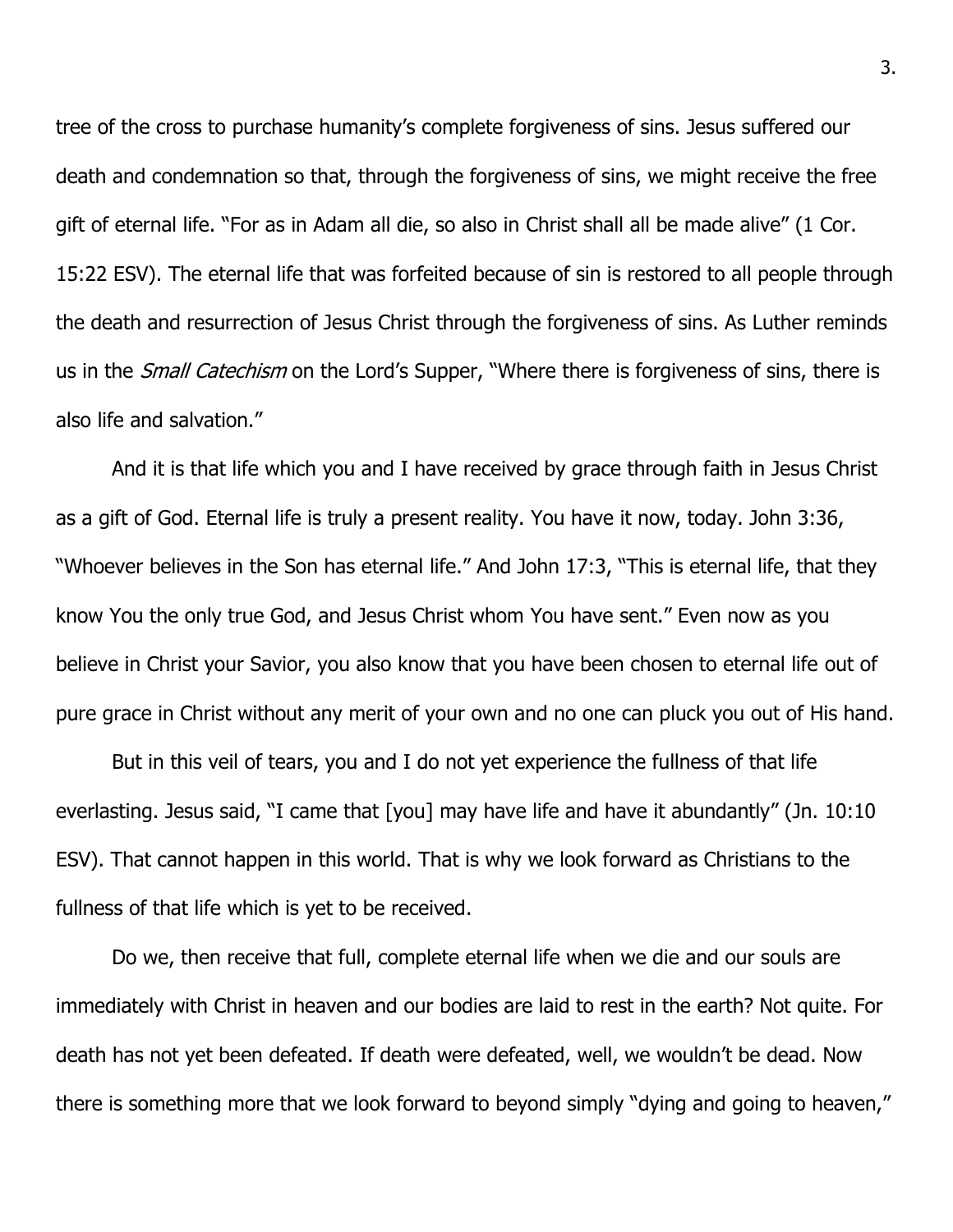which will be wonderful, which will be paradise in which we will see God face to face. But, to borrow the cliché, "But wait! There's more!"

There's more than dying and going to heaven, as great as that will be because we will be with the Lord Jesus. There's more because Jesus is the victorious and RISEN Lamb of God. Jesus is risen from the dead, the firstfruits of those who have fallen asleep (1 Cor. 15:20). If Jesus is the firstfruits, that means there must be fruit to follow—second fruits, third fruits. "For as by a man came death, by a man has come also the resurrection of the dead. For as in Adam all die, so also in Christ shall all be made alive. But each in his own order: Christ the firstfruits, then at his coming those who belong to Christ. Then comes the end, when he delivers the kingdom to God the Father after destroying every rule and every authority and power. For he must reign until he has put all his enemies under his feet. The last enemy to be destroyed is death" (1 Cor. 15:21-26 ESV).

Death is destroyed by the Lord Christ when He raises our bodies from the grave on the Last Day. Our souls which have been with Christ since the moment we fell asleep in the Lord are reunited with our bodies, raised from the dead in glory. We will be complete again—in body and soul as God intended. That which death separated is fully and completely restored. And it is in our risen and glorified bodies that we enter into the new heaven and earth. It is in the state of perfect righteousness, without sin, without the possibility of death, that you and I will enter into the new creation, the new Eden, where the one, triune God will live with us forever. **Then** we will have the fullness, the completeness, the wholeness of eternal life

And that's really what Revelation 22 is about. It's a picture of the abundant, full life we will have as children of God in the new heaven and earth. "The river of the water of life" is a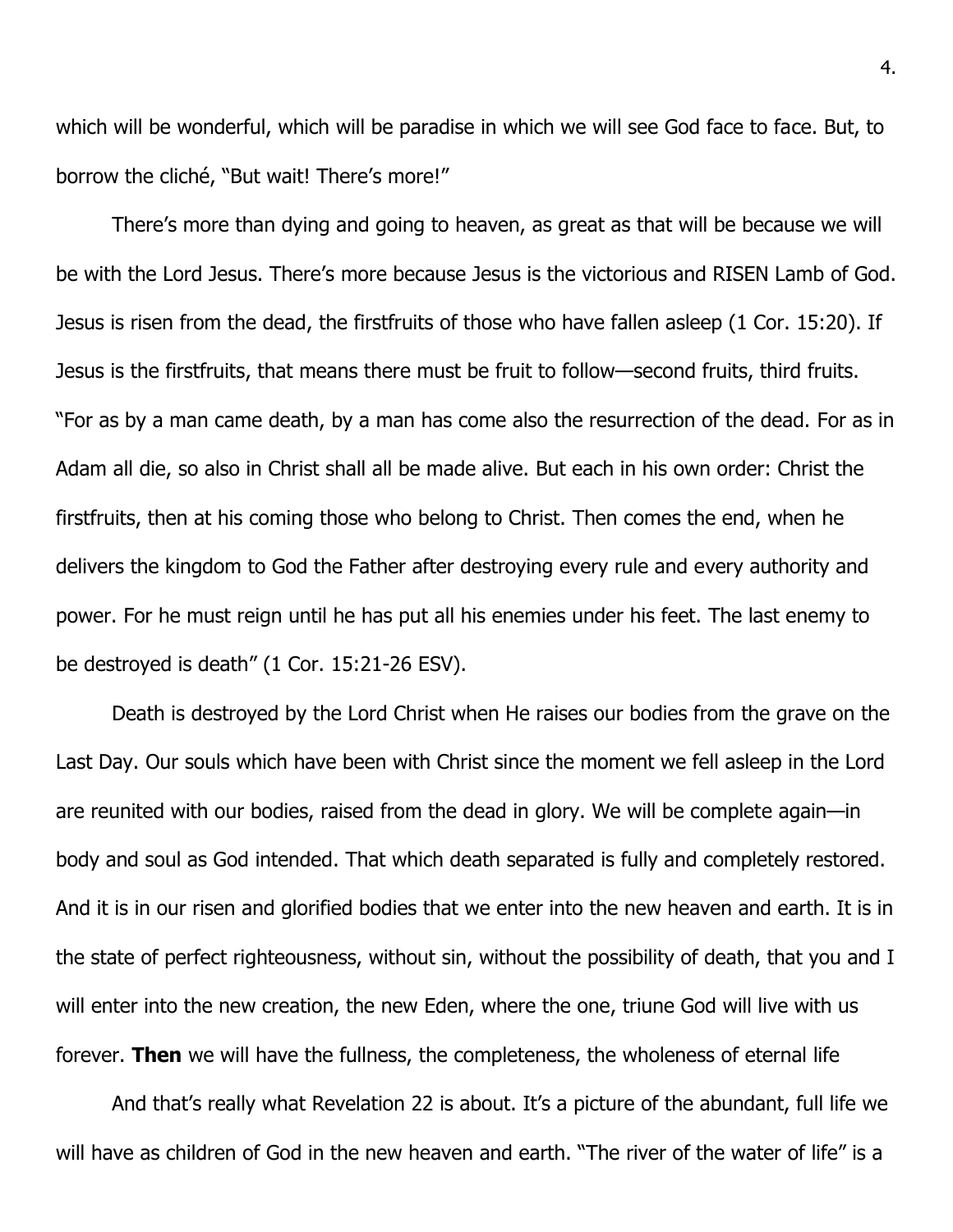symbol of that life which God alone grants to us in Christ and sustains in us until the day of resurrection and then forever into eternity with Him. God and the Lamb, our Savior Jesus, will sustain in body and soul forever our communal life with God and His people in the new creation. Everything that we will ever need there will be supplied to us richly and in abundance, without work, without cost, as in the first Eden.

The new heaven and earth will be the Garden of Eden restored for us, God's people, to inhabit forever. God will be the temple and we, the Bride of the Lamb, the Church Triumphant, will be the Holy of Holies where God dwells with us face to face. The tree of life, which first appeared in Genesis 2:9, from which Adam and Eve were barred, returns here in the last book of Scripture, representing again abundant life and the lush surroundings that God will furnish and supply for us throughout eternity! There will be no curse as in this old creation, which is subject to sin. God's people from all nations will receive only the fullness of health and life, the absence of any spiritual or physical want.

This new creation, this Eden restored, is ours to inhabit forever. With the very fullness of life itself, our very actions and works will always be a worship of God and the Lamb. No matter what we do, it will always be done as an act of worship to Him who is our God and Lord and Savior. In the fullness and completeness of eternal life we, the saints of God in the new heaven and earth, will reign forever and ever.

With St. Peter, we can declare that "according to his promise we are waiting for new heavens and a new earth in which righteousness dwells" (2 Pet. 3:13 ESV). By the power of the Holy Spirit, continue to look forward to the day of resurrection at the Coming Again of our Lord Jesus Christ in glory. Continue to look forward to life eternal with God the Father, the